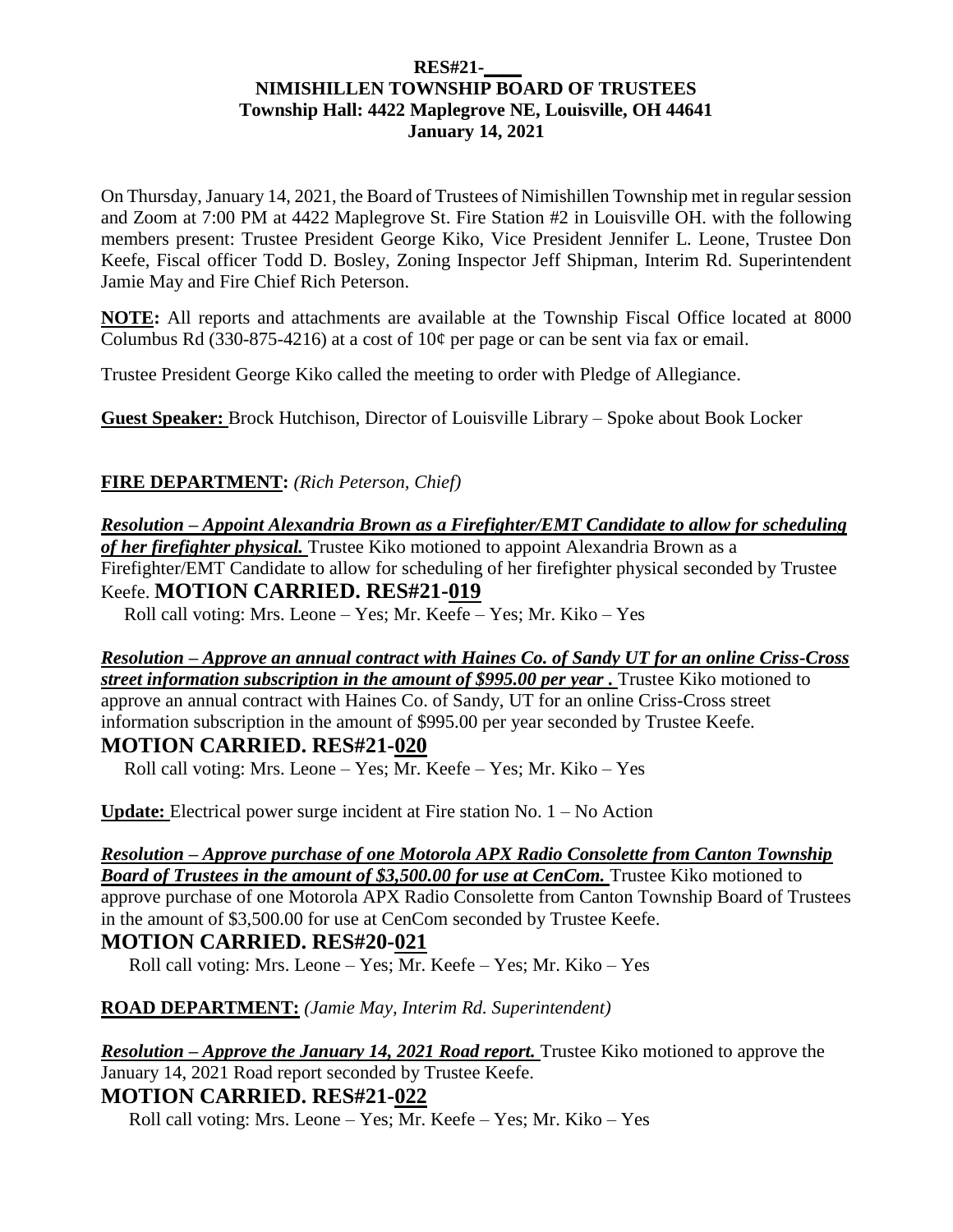*Resolution – Approve the liquidation sale of road Equipment for the year 2021; 1999 International Truck 4900 DT 446E, 2003 Ford Truck F550, SS V Box Spreader 3.0 cu ft, and the discarding of a 2004 Steam Jenny, 1995 Chevrolet Lumina Van. (Blue Book Value - \$400.00).*  Trustee Kiko motioned to approve the liquidation sale of Road Equipment for the year 2021; 1999 International Truck 4900 DT 446E, 2003 Ford Truck F550, SS V Box Spreader 3.0 cu ft, and the discarding of a 2004 Steam Jenny and 1995 Chevrolet Lumina Van. (Blue Book Value - \$400.00) seconded by Trustee Keefe. **MOTION CARRIED. RES#21-023** 

Roll call voting: Mr. Kiko – Yes; Mr. Keefe – Yes; Mrs. Leone – Yes (Put items on Gov deals)

**ZONING DEPARTMENT:** *(Jeff Shipman, Zoning Inspector)*

*Resolution – Approve the January 14, 2021 Zoning Report.* Trustee Kiko motioned to approve the January 14, 2021 Zoning Report seconded by Trustee Keefe.

**MOTION CARRIED. RES#21-024** 

Roll call voting: Mrs. Leone – Yes; Mr. Keefe – Yes; Mr. Kiko – Yes

*Resolution – Approve the December 2020 Auditor Monthly Zoning Report.* Trustee Kiko motioned to approve the December 2020 Auditor Monthly Zoning Report seconded by Trustee Keefe. **MOTION CARRIED. RES#21-025** 

Roll call voting: Mrs. Leone – Yes; Mr. Keefe – Yes; Mr. Kiko – Yes

*Resolution – Approve the 2021 Conditional Use Permit fee for "Home Occupation".* Trustee Kiko motioned to approve the 2021 Conditional Use Permit fee for "Home Occupation" seconded by Trustee Keefe. **MOTION CARRIED. RES#20-026**  Roll call voting: Mrs. Leone – Yes; Mr. Keefe – Yes; Mr. Kiko – Yes

**DISCUSSION:** Office upgrade for 4915 N. Nickelplate for composting area, security and weather reports. Alarm 1 Co., N. Canton, Ohio is the office security contact. – Tabled

**UPDATE:** For 2020 year – Township value: \$5,544,335.00; Township permitting: \$11,425.00 – No Action

**FISCAL OFFICER:** *(Todd D. Bosley)*

*Resolution – Rescind Resolution #20-359 payment to Bureau of Workers Compensation in the amount of \$18,803.50.* Trustee Kiko motioned to Rescind Resolution #20-359 payment to Bureau of Workers Compensation in amount of \$18,803.50 seconded by Trustee Keefe.

**MOTION CARRIED. RES#21-027** 

Roll call voting: Mrs. Leone – Yes; Mr. Keefe – Yes; Mr. Kiko – Yes

*Resolution – Approve payment to Kelly Saling in the amount of \$1069.92 for overpayment on Health Ins. And Dental/Vision Ins. From Apr 1st 2020 to Dec 31st 2020.* Trustee Kiko motioned to approve payment to Kelly Saling in the amount of \$1069.92 for overpayment on Health Ins. And Dental/Vision Ins. From Apr 1<sup>st</sup> 2020 to Dec31st 2020 seconded by Trustee Keefe. **MOTION CARRIED. RES#21-028**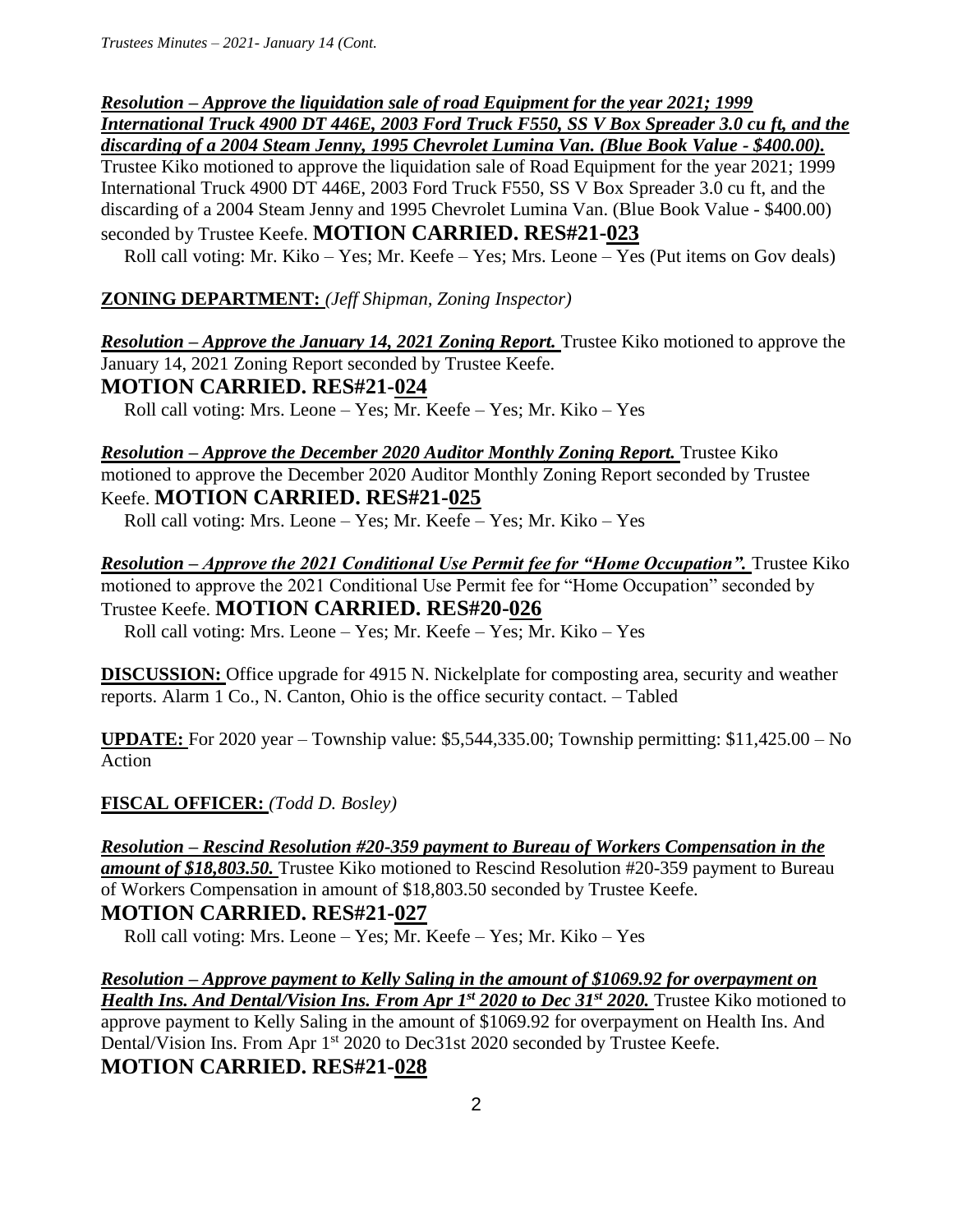Roll call voting: Mrs. Leone – Yes; Mr. Keefe – Yes; Mr. Kiko – Yes

#### *Resolution – Approve to Amend Appropriations from one account to another within the Fund: From 2281 Fire & Rescue to 2281-220-599 in amount of \$212.60 for refund to Aimie Thomas for*

*Anthem overpayment.* Trustee Kiko motioned to approve to Amend Appropriations from one account to another within the Fund: from 2281 Fire & Rescue to 2281-220-599 in amount of \$212.60 for refund to Aimie Thomas for Anthem Overpayment seconded by Trustee Keefe.

# **MOTION CARRIED. RES#20-029**

Roll call voting: Mrs. Leone – Yes; Mr. Keefe – Yes; Mr. Kiko – Yes

*Resolution – Approve to Amend Temporary Appropriations within the Fund: From 3101-810-810 in amount of \$103,896.00 and from 3101-830-830 in amount of \$7,439.22.* Trustee Kiko motioned to approve to Amend Temporary Appropriations within the Fund: From 3101-810-810 in amount of \$103,896.00 and from 3101-830-830 in amount of \$7,439.22 seconded by Trustee Keefe.

# **MOTION CARRIED. RES#21-030**

Roll call voting: Mrs. Leone – Yes; Mr. Keefe – Yes; Mr. Kiko – Yes

## *Resolution – Approve 2 additional meetings for payment for BZC for Reagan Starkey, Brent Hunter, Rich Linder and 1 payment for Herbert Klebaum in the amount of \$30.00 per meeting.*

Trustee Kiko motioned to approve 2 additional meetings for payment for Reagan Starkey, Brent Hunter, Rich Linder and 1 payment for Herbert Klebaum in the amount of \$30.00 per meeting seconded by Trustee Keefe. **MOTION CARRIED: RES#21-031** 

Roll call voting: Mrs. Leone – Yes; Mr. Keefe – Yes; Mr. Kiko – Yes

*Resolution – Approve payment to WageWorks Inc. for the months of Jan-Feb-Mar 2020 in amount of \$74.91 each month.* Trustee Kiko motioned to approve payment to WageWorks Inc. In amount of \$74.91 each month seconded by Trustee Keefe.

# **MOTION CARRIED. RES#21-032**

Roll call voting: Mrs. Leone – Yes; Mr. Keefe – Yes; Mr. Kiko – Yes

## *Resolution – Approve payment to Artic A/C & Heating in amount of \$370.00 for maintenance agreement contract period of 3/01/2021 to 3/01/2022.* NO ACTION TAKEN

**CONCERNS OF CITIZENS:**  NONE

**TRUSTEES:** *(George Kiko, Jennifer Leone, Don Keefe)*

*Resolution – Approve the payment for the Louisville Area Chamber of Commerce Invoice #0000057 in the amount of \$165.00 for membership renewal.* Trustee Kiko motioned to approve the payment for the Louisville Area Chamber of commerce Invoice #0000057 in the amount of \$165.00 seconded by Trustee Keefe. **MOTION CARRIED. RES#21-033**

Roll call voting: Mrs. Leone – Yes; Mr. Keefe – Yes; Mr. Kiko – Yes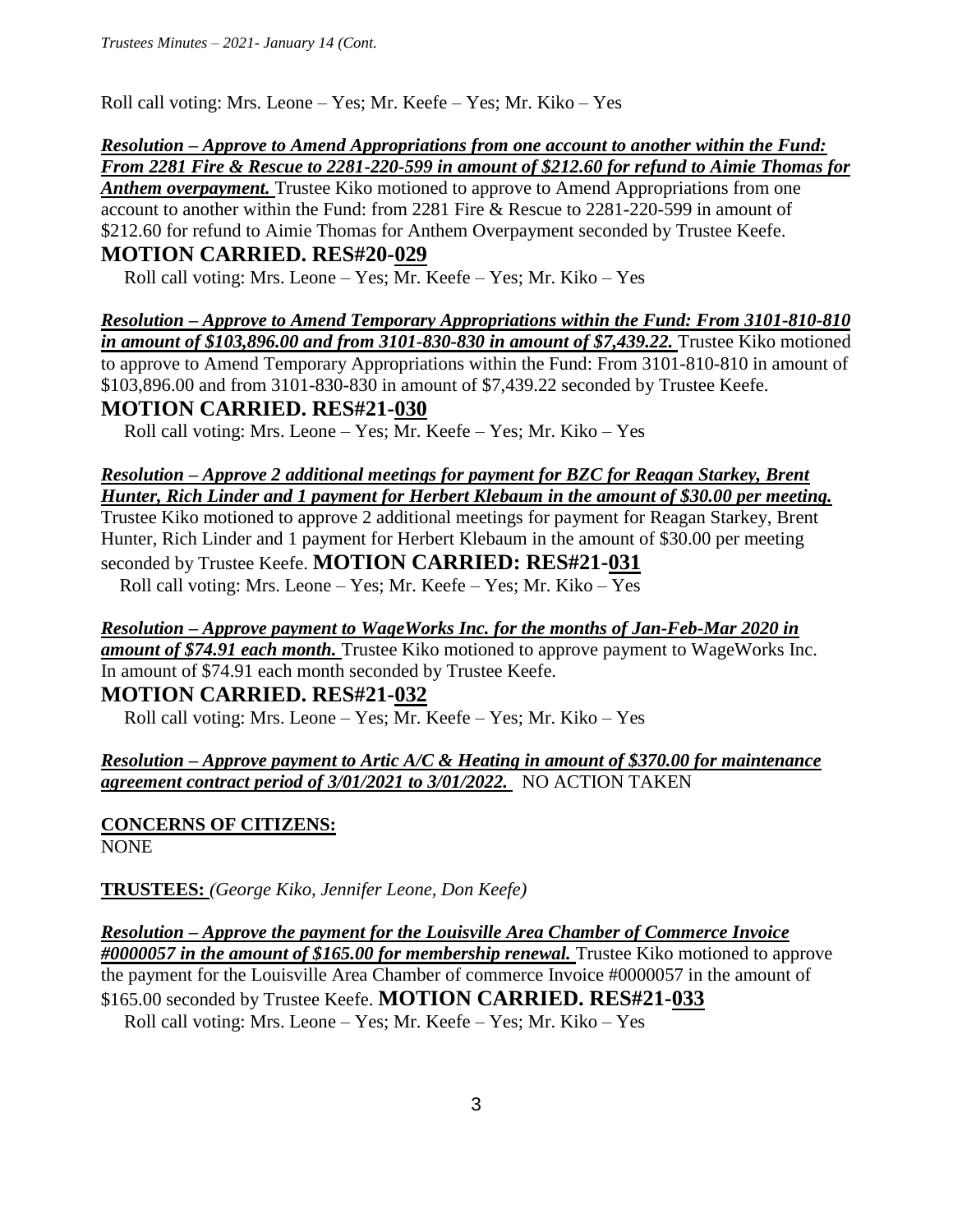## *Resolution – Execute the memorandum of understanding with Brock Hutcheson, Library Director, for a 24-hour drop-off locker located at the Broadway Fire Station #1 on Broadway Rd,*  **Louisville, OH. (Borrowed Library Items).** Trustee Kiko motioned to execute the memorandum of understanding with Brock Hutcheson, Library Director, for a 24-hour drop-off locker located at the Broadway Fire Station #1 on Broadway Rd. Louisville, OH. (Borrowed Library Items) seconded by Trustee Keefe. **MOTION CARRIED. RES#21-034**

Roll call voting: Mrs. Leone – Yes; Mr. Keefe – Yes; Mr. Kiko – Yes

*Resolution –* **Approve Stark County Amendment extended sub-grant agreement.** Trustee Kiko motioned to approve Stark County Amendment extended sub-grant agreement seconded by Trustee Keefe. **MOTION CARRIED> RES#21-035** 

Roll call voting: Mrs. Leone – Yes; Mr. Keefe – Yes; Mr. Kiko – Yes

*Resolution – Amend Resolution #20-354 as enacted.* Trustee Kiko motioned to Amend Resolution #20-354 as enacted seconded by Trustee Keefe. **MOTION CARRIED. RES#21-036**  Roll call voting: Mrs. Leone – Yes; Mr. Keefe – Yes; Mr. Kiko – Yes

#### *Resolution – Motion to Amend and strike "Cares Act Money" from Resolution #20-354 and replace with "Fund # 2021-330-360 Contracted Services". (ref. 6 at bottom of page).*

Trustee Kiko motioned to Amend and strike "Cares Act Money" from resolution #20-354 and replace with "Fund # 2021-330-360 Contracted Services". (ref. 6 at bottom of page) seconded by Trustee Keefe. **MOTION CARRIED: RES#21-037** 

Roll call voting: Mrs. Leone – Yes; Mr. Keefe – Yes; Mr. Kiko – Yes

# *Resolution – Approve purchase of additional sensor fixtures from RT Hampton Plumbing and Heating, Massillon, Ohio for the amount of \$5,406.25; using Cares Act Money. Trustee Kiko*

motioned to approve purchase of additional sensor fixtures from RT Hampton Plumbing and Heating, Massillon, Ohio for the amount of \$5,406.25; using Cares Act Money seconded by Trustee Keefe. **MOTION CARRIED. RES#21-038** 

Roll call voting: Mrs. Leone – Yes; Mr. Keefe – Yes; Mr. Kiko – Yes

# *Resolution – Approve minutes from Dec 10, 2020 Trustee Meeting –* Tabled

*Resolution – Approve payments in amount of \$117,691.99.* Trustee Kiko motioned to approve payments in the amount of \$117,691.99 seconded by Trustee Keefe.

# **MOTION CARRIED. RES#21-039**

Roll call voting: Mrs. Leone – Yes; Mr. Keefe – Yes; Mr. Kiko – Yes

*Resolution – Adjourn Meeting.* Trustee Kiko motioned to adjourn meeting seconded by Trustee Keefe. **MOTION CARRIED. RES#21-040** 

Roll call voting: Mrs. Leone – Yes; Mr. Keefe – Yes; Mr. Kiko – Yes